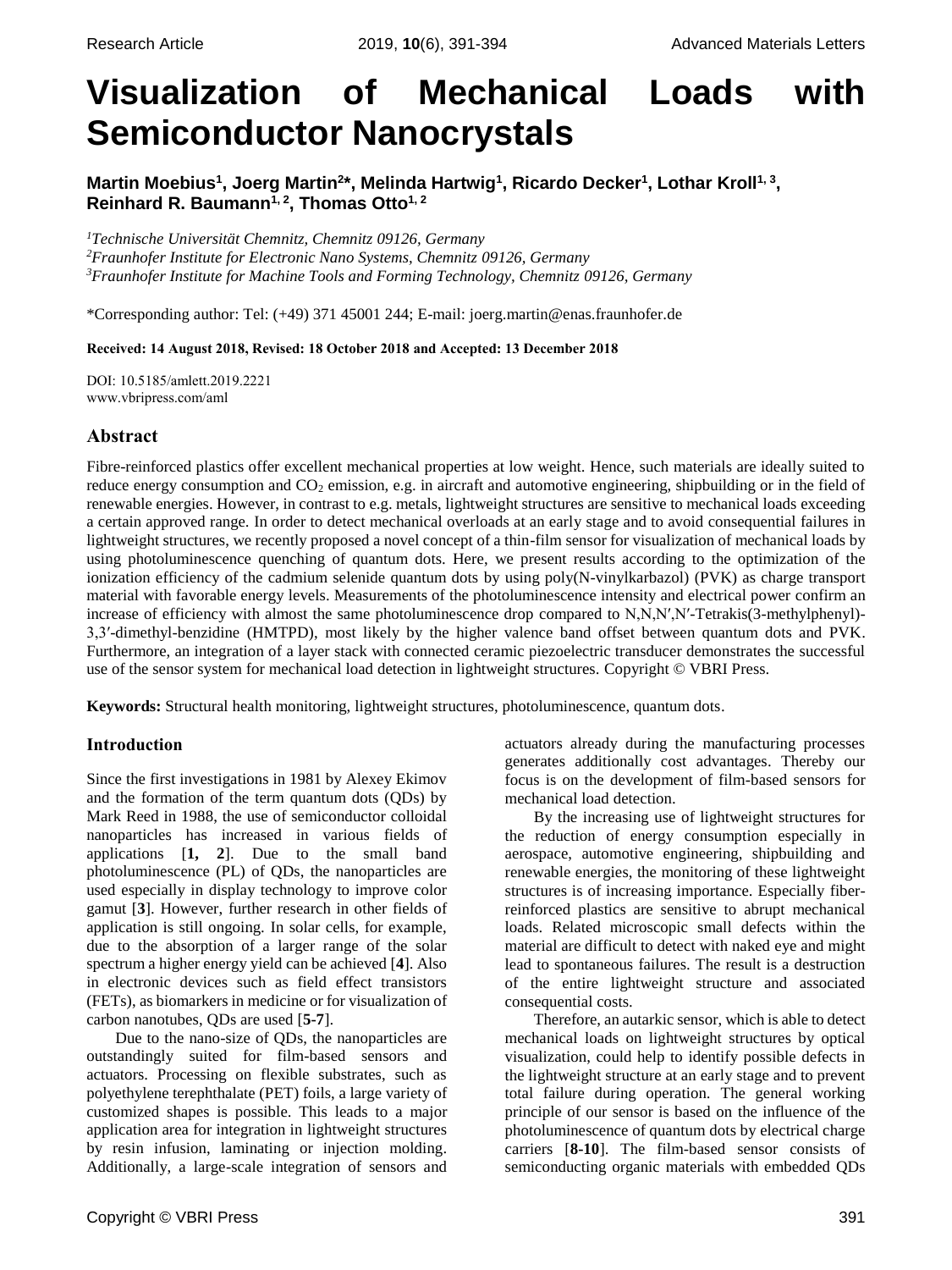and a piezoelectric layer. However, an independent spatial arrangement of both parts is also possible. In initial state, incident UV light is absorbed and visible PL light is emitted (**[Fig. 1](#page-1-0)** left).



<span id="page-1-0"></span>**Fig. 1.** PL intensity before (left) and after mechanical load (right).

If a mechanical load is acting, the piezoelectric layer generates charge carriers. These charge carriers reach the quantum dots via the electrodes and charge transport layers and reduce their PL intensity. (**[Fig. 1](#page-1-0)** right). The strength of the mechanical load influences the PL differently and thus forms an indication for the strength of a possible damage.

Therefore, different requirements exist for the sensor, such as high optical contrast and high initial PL intensity as well as high efficiency for an optimal utilization of generated charge carriers produced by the piezoelectric element. Compared to previous works, we use a layer stack with improved efficiency and quantum dots with higher quantum yield. Nevertheless, the efficiency must be further improved to realize an autarkic mechanical load detection on lightweight structures [**[9,](#page-3-7) [11](#page-3-8)**]. Therefore, we compare layer stacks with two different organic charge transport materials to optimize the efficiency of the sensor film. Furthermore, by integration of layer stacks with connected ceramic piezoelectric transducers in fibre-reinforced plates, we demonstrate the functionality of the sensor system.

## **Experimental**

The schematic representation in **[Fig. 2](#page-1-1)** shows the structure of the two-layer stacks with different organic materials.



<span id="page-1-1"></span>Fig. 2. Layer stack with HMTPD (left) and PVK (right).

For both layer stacks we use 100 nm thick aluminum electrodes (anode) evaporated trough a shadow mask onto 100 µm thick PET substrates. The substrates are cleaned before in acetone, ethanol and deionized water for 15 minutes, respectively, in an ultrasonic bath. Afterwards CdSe/CdS QDs (CANdot Series A plus) with a quantum yield above 60 % for good visibility of QDs PL are spin coated from a hexane dispersion with a concentration of 2.5 mg/ml directly on top of the aluminum electrode. Subsequently, we applied two different organic materials to allow a comparison of the

PL intensity behavior and the efficiency of the layer stacks. For one layer stack, a 40 nm thick N, N, N′, N′-Tetrakis (3-methylphenyl)-3, 3′-dimethyl-benzidine (HMTPD, Sigma Aldrich) layer is deposited by a thermal evaporation process directly onto the QD layer (**[Fig. 2](#page-1-1)** left) [**[8](#page-3-5)**]. For the comparative layer stack, a layer of poly(N-vinylkarbazol) (PVK, Sigma Aldrich) with a thickness of approx. 70 nm was spin coated on top of the QDs (**[Fig. 2](#page-1-1)** right). To finalize the both layer stacks, a 50 nm transparent electrode consisting of poly (3, 4-ethylenedioxy-thiophene) –poly (styrenesulfonate) (PEDOT:PSS, Orgacon IJ-1005) is deposited on top of the HMTPD and PVK layer by inkjet printing (Fujifilm, DMP 2831).

In order to characterize the functionality of both layer stacks, we use a self-build confocal micro spectroscopy setup with attached grating monochromator (Andor Shamrock SR-303i-A), which allows a recording of time-resolved series of PL-spectra. Thereby a solid-state laser module (B&WTek Inc.) with a wavelength at 475 nm excites the QDs photoluminescence. Finally, each individual spectrum is integrated and normalized to the initial PL intensity.

To investigate the influence of the electric charge carriers on the PL of the QDs a voltage is applied to the layer stacks simultaneously to PL recording, whereby the PEDOT:PSS electrode is grounded and the positive polarity is applied to the aluminum electrode. The cross sectional area of aluminum and PEDOT:PSS is 1 mm<sup>2</sup> for each measurement.

In addition, we have integrated the layer stacks in fibre-reinforced structures by using vacuum infusion technology to prove the functionality after integration. To demonstrate the functionality as a closed sensors system, we also integrated ceramic piezoelectric transducers.

As depicted in **[Fig. 3](#page-1-2)**, individual layers of the laminate, the layer stack and the piezoelectric transducer are placed on a solid mold cavity and covered with a polymeric film.



<span id="page-1-2"></span>**Fig. 3.** Schematic view of integrating layer stack and piezoelectric transducer by vacuum infusion technology.

The laminate consists of eight layers of flat woven glass fibre fabrics with a fibre orientation of 0  $\degree$  and 90  $\degree$ . In order to position the layer stacks close to the surface of the fibre-reinforced structure, a lower grammage of 49  $g/m^2$  for the first three layers of glass fibre fabrics is used. Thereby, the layer stacks are located between the third and the fourth layer. Each of the upper five layers have a grammage of  $163$  g/m<sup>2</sup> to achieve a certain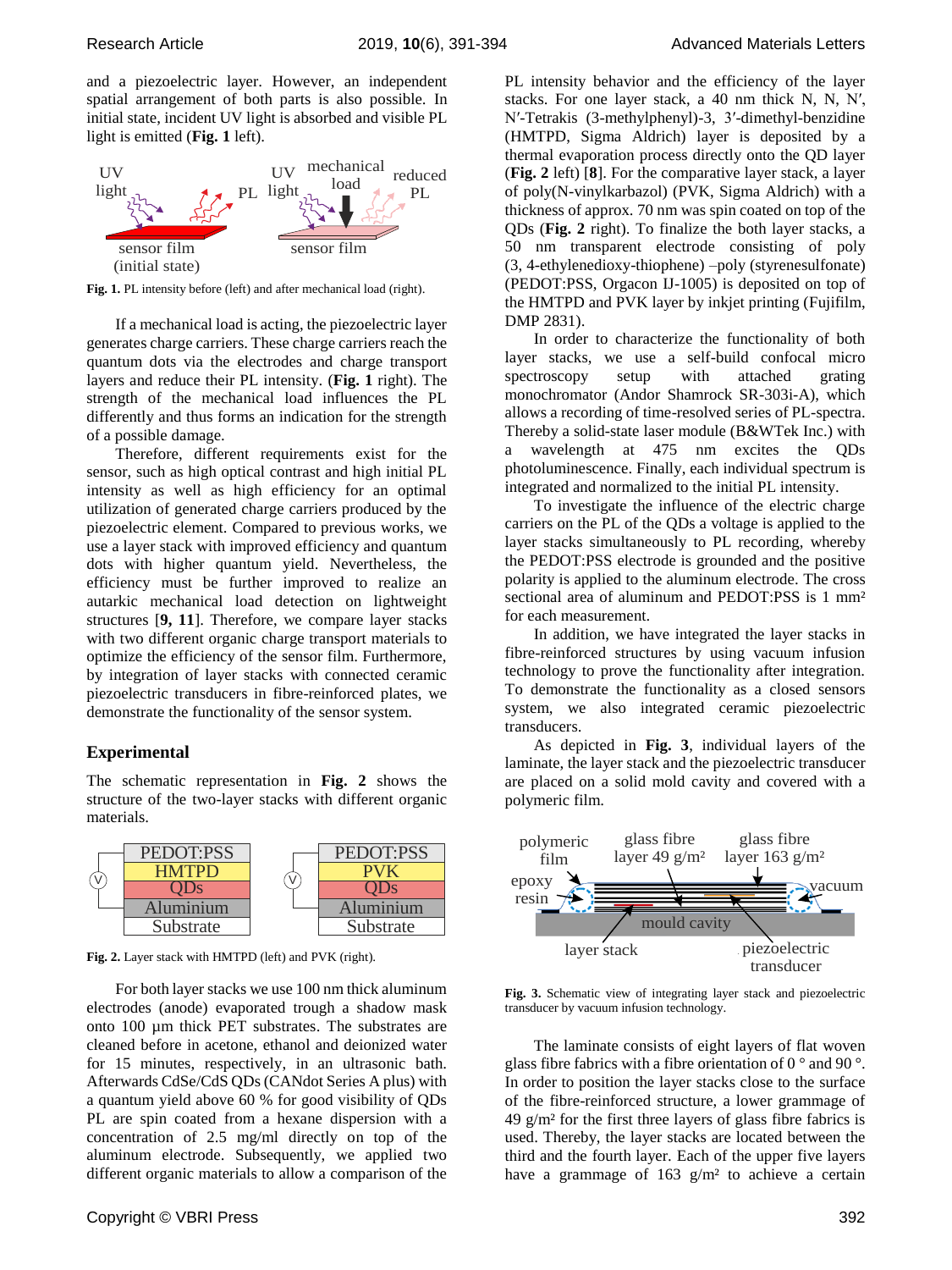thickness and the required mechanical properties of the fibre-reinforced structure. The piezoelectric transducer is located between the fifth and the sixth layer and thereby connected to the sensor layer stack via thin copper wires. Due to the difference in pressure between vacuum and environment, evacuation of the layers takes place and a thermoset plastic is infused. As matrix material, the epoxy resin L with the hardener GL 2 (R&G Faserverbundwerkstoffe GmbH) is used. Curing the matrix material finalizes the fibre-reinforced structure.



<span id="page-2-0"></span>**Fig. 4.** Photoluminescence and electrical power of layer stack with PVK and HMTPD.

## **Results and discussion**

**[Fig. 4](#page-2-0)** shows the PL intensity as well as the electric power of the layer stack with PVK and HMTPD within an observation time of 55 s. By applying a voltage of 10 V after five seconds of recording to both layer stacks, a fast drop in PL intensity occurs.

For PL quenching via an Auger process, an additional non-localized charge must be present within the quantum dot [**[12](#page-3-9)**]. This charge can be either injected into the nanoparticle or generated via photoinduced ionization. For HMTPD we already assign the dominant process for reducing the PL intensity to an electron ejection out of the QD core [**[8](#page-3-5)**].

Indeed, the energy levels of PVK are very similar to HMTPD (**[Fig. 5](#page-2-1)**). The small offset of 0.1 eV for conduction band and 0.2 eV for valence band suggest an assignment of PVK to the same processes for PL reduction as described for HTMPD [**[13,](#page-3-10) [14](#page-3-11)**].



<span id="page-2-1"></span>**Fig. 5.** Energy level diagram of layer stack with HMTPD and PVK.

However, the difference is that the PL intensity drops to approx. 50 % of initial PL intensity in case of PVK instead of 40 % in case of HMTPD. A possible cause could be that the solvent of the PVK solution dissolves a part of the QD layer, whereby some QDs embedded in PVK via a phase separation process [**[15](#page-3-12)**]. As a result, the electron ejection rate to the aluminum electrode is reduced and thus more QDs remain in the bright state. It is important to know that the layer stack with PVK has a lower initial PL intensity, which also indicates a dissolving of the QDs layer during the spin coating process of PVK. Regarding the large conduction band offset between QDs and the adjacent organic materials, there is a low probability for electron tunneling processes. As a result, an exchange of electrons between PEDOT:PSS and the QD core is very unlikely and therefore the influence of these charge carriers on the PL reduction mechanism seems to be very low.

However, the slightly larger valence band offset between PVK and QDs compared to HTMPD and QDs is more significant. This results in a higher barrier for holes to reach the valence band of PVK. As a consequence the electrical power has a lower short maximum of approx. 70  $\mu$ W compared to 4 mW in case of HMTPD and decreases afterwards to 500 nW instead of 5 µW in case of HMTPD before the voltage was turned off. The initial current drop we assign most likely to a chemical reduction of PEDOT polymer chains by electron injection into the transparent electrode [**[16](#page-3-13)**]. In addition, also other factors seem to influence the sensor stack. The higher thickness of PVK with approx. 70 nm compared to approx. 40 nm in case of HMTPD and also the lower hole mobility of PVK with  $4.8 \cdot 10^{-6}$  cm<sup>2</sup>/Vs compared to HMTPD with  $2.5 \cdot 10^{-3}$  cm<sup>2</sup>/Vs also limit the current flow and thus the electrical power in the sensor stack [**[17,](#page-3-14) [18](#page-3-15)**].

For both layer stacks, a fast increase followed by a slower increase in PL intensity characterizes the PL restoring behavior. The similarity between the curvatures suggests the same processes for both organic materials, e.g. charge tunneling, as already described in [**[8](#page-3-5)**].



<span id="page-2-2"></span>**Fig. 6.** Fibre-reinforced plastic plates with integrated layer stack and ceramic piezoelectric transducer.

In order to demonstrate the functionality of the mechanical load detection sensor, we have manufactured fibre-reinforced plastic plates with integrated layer stacks and ceramic piezoelectric transducers. As depicted in **[Fig. 6](#page-2-2)**, a mechanical load on the integrated